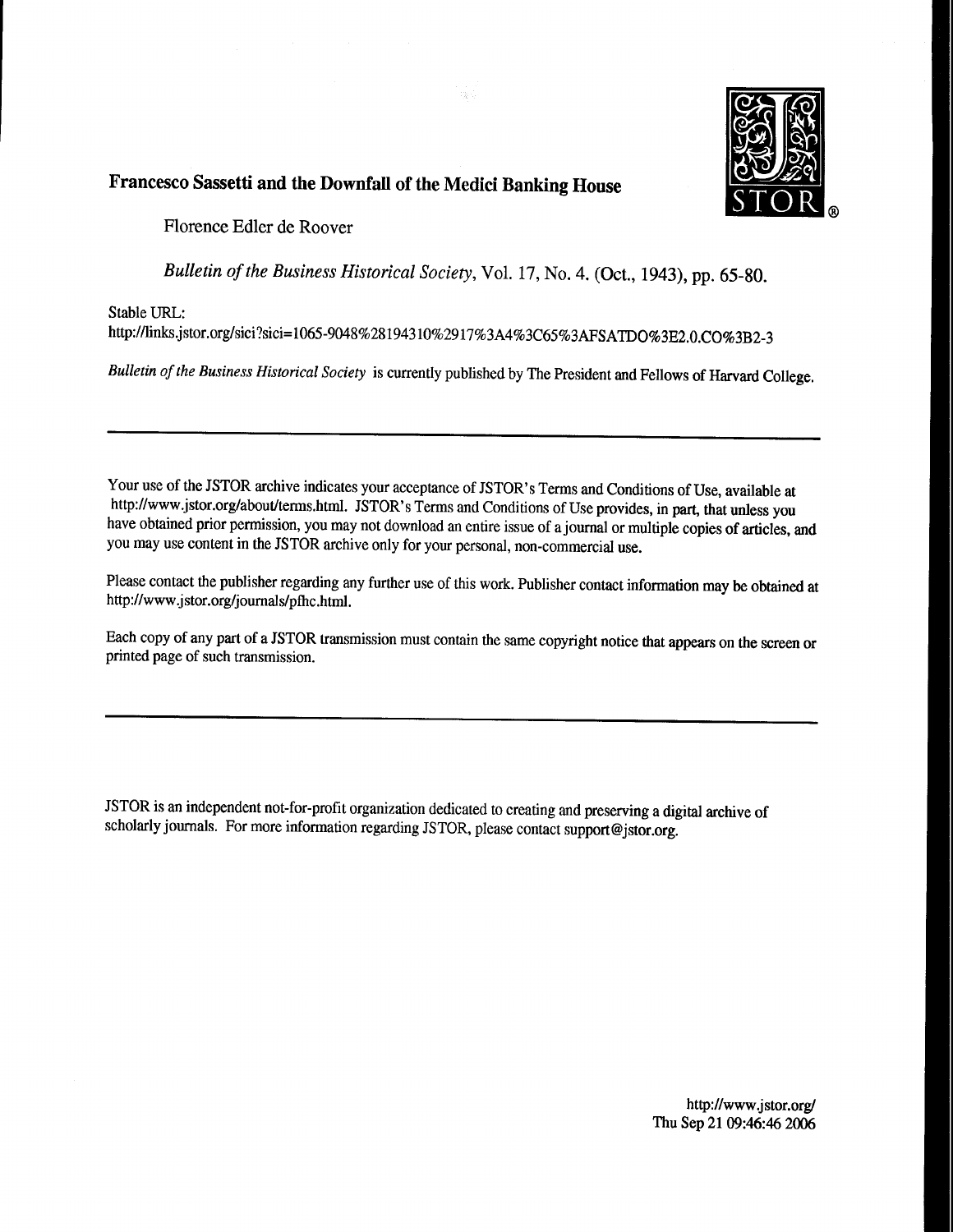

## Francesco Sassetti and the

## Downfall of the Medici Banking House

Among the close associates of Piero di Cosimo de' Medici and<br>his illustrious son, Lorenzo de' Medici, no one was more trusted by<br>both father and son than Francesco Sassetti, their business partner<br>and general manager. Yet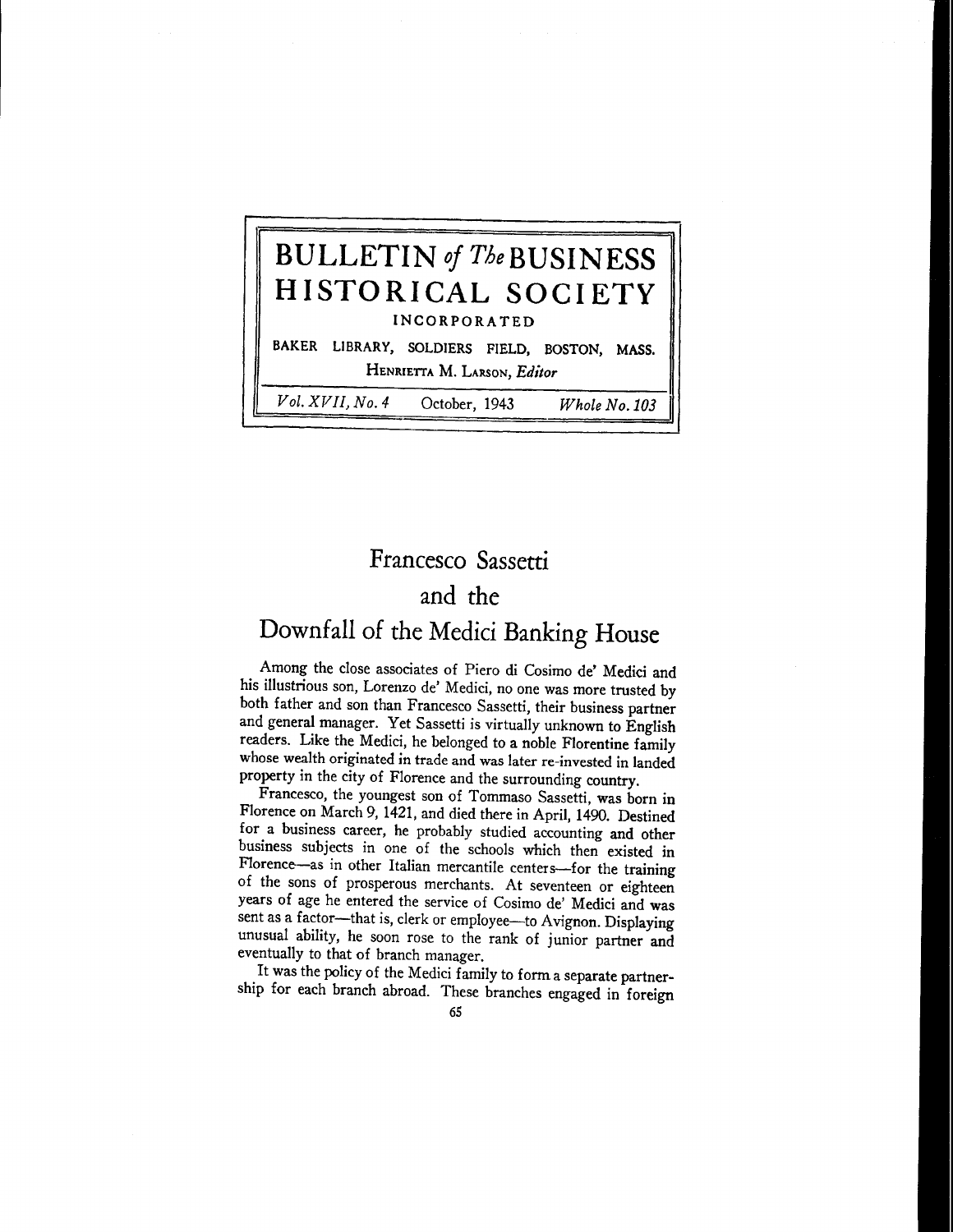trade and international finance. The management of each branch<br>was entrusted to a junior partner, but ultimate control of policy<br>was vested in the senior partners, that is to say, the members of<br>the Medici family. In pract minor share in the capital.<br>The name of the Medici did not necessarily appear in the style

 $\label{eq:20} The  
\n**66** *Bulletin of the Business Historical Society*   
\n**67 and** the an internal frame. The management of each branch was restated to a junior partner, but ultimate control of policy  
\nwas entitled to a junior partner, but ultimate control of policy.  
\nWe Most family. In practice, the basic of the family—at first  
\nthe Medical family. In practice, the data of the family—at first  
\nthe Medical family. In practice, the data in any in all  
\nsubscripted to at least half the capital in each partnership in order  
\nto have control. As a rule, the junior partner's share in the capital  
\nwas one-fourth or less. In some cases an investing partner also held  
\ndutes and was not responsible for any decisions on policy. It also  
\ndutes and was not responsible for$ were expected to follow in the management of their branches. It was his duty as "general manager" to see that instructions were

<sup>&</sup>lt;sup>1</sup>A. Warburg, "Francesco Sassettis letztwillige Verfuegung," Gesammelte Schriften, vol. i (Leipzig: B. G. Teubner, 1932), p. 130. <sup>2W</sup>illiam Roscoe, *The Life of Lorenzo de' Medici* (London, 1847), Appendix X, p. 425.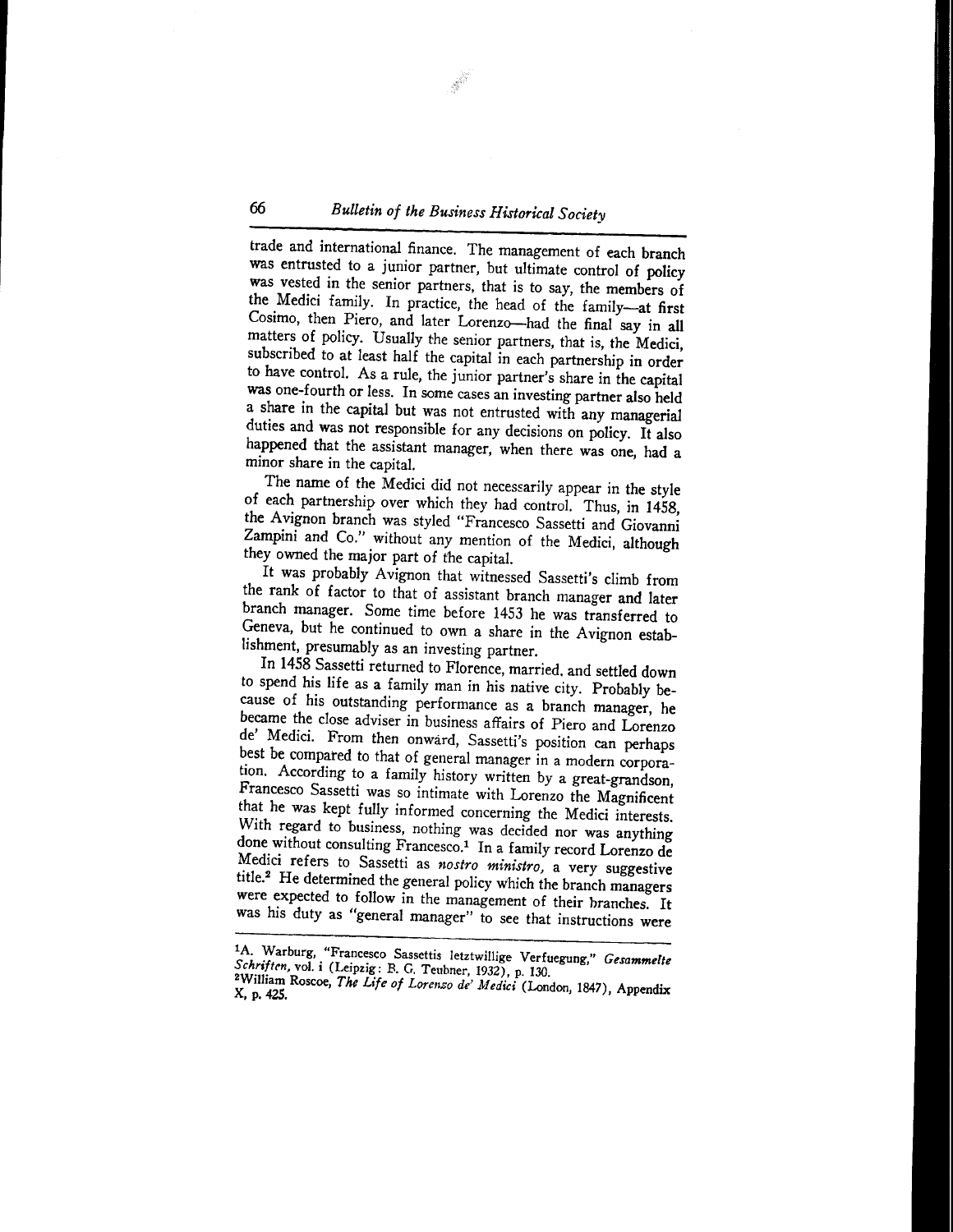

Detail of Ghirlandaio fresco in Sassetti Chapel, Santa Trinità, Florence, showing (from left to right) Antonio Pucci, Lorenzo de'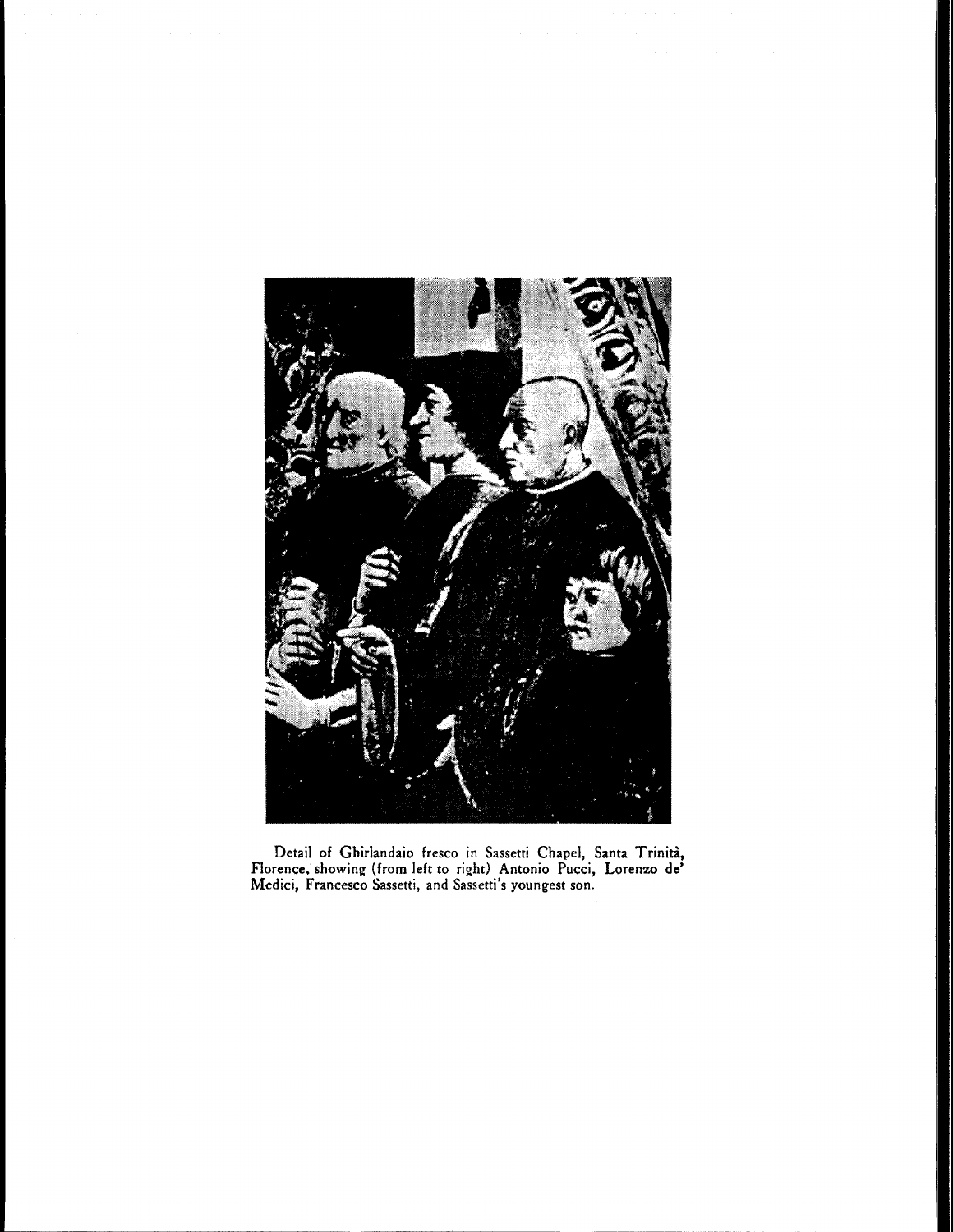actually carried out, and especially to audit the accounts rendered<br>every year by the various branch managers.<br>The statement made by Sassetti's descendant is corroborated by<br>the surviving business correspondence of the Med

the Business Historical Society<br>equestally to antic the accounts reedered<br>we invest interaction in correlation is correlated by Sassetti's descendant is correlated by<br>Or Sassetti's descendant is correlated in the Sassetti entries were found in other books that are not extant. As a result, it is impossible to make up the balance sheet for November 10, 1472, when the book was closed and replaced by another. Since Sassetti's handling of some d **68** Bulletin of the Business Historical Society<br>
actually cradit and expecting the rest of the particular energy year by the various hracestil is descendant is corroborated the acroving business correspondence of the Med

this situation is not the result of lack of knowledge.<br>In spite of its being incomplete, the book is valuable because it<br>shows how a fifteenth-century merchant accumulated a fortune.<br>Business profits were clearly the main cent),

Florence, Italy, R. Archivio di Stato: Carte Strozziane, Series II, no, 20: Libro segreto dj Francesco Sassetti, 1462-1472.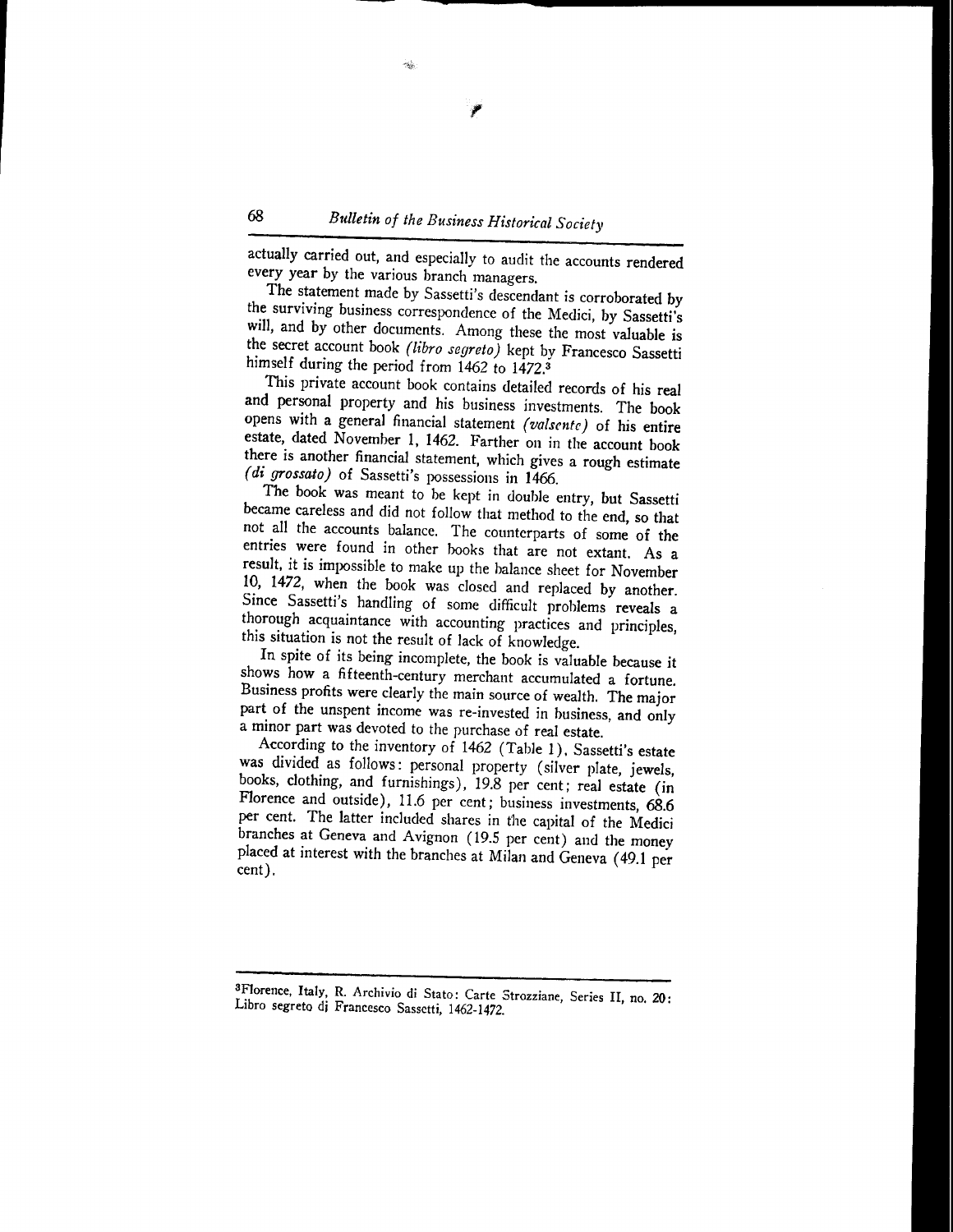| <b>Bulletin of the Business Historical Society</b>                                                                                                                                                                                                                                                                                                                                                                                                                                                                                                                                                                                                                                                                                          |         |                                |      | 69                |
|---------------------------------------------------------------------------------------------------------------------------------------------------------------------------------------------------------------------------------------------------------------------------------------------------------------------------------------------------------------------------------------------------------------------------------------------------------------------------------------------------------------------------------------------------------------------------------------------------------------------------------------------------------------------------------------------------------------------------------------------|---------|--------------------------------|------|-------------------|
| TABLE 1. INVENTORY (VALSENTE) OF FRANCESCO<br>SASSETTI'S ESTATE ON NOVEMBER 1, 1462*                                                                                                                                                                                                                                                                                                                                                                                                                                                                                                                                                                                                                                                        |         |                                |      |                   |
| Description of Assets                                                                                                                                                                                                                                                                                                                                                                                                                                                                                                                                                                                                                                                                                                                       |         |                                |      |                   |
| PERSONAL PROPERTY                                                                                                                                                                                                                                                                                                                                                                                                                                                                                                                                                                                                                                                                                                                           | Amount  |                                |      | Per cent of Total |
| Silver Plate<br>FI.                                                                                                                                                                                                                                                                                                                                                                                                                                                                                                                                                                                                                                                                                                                         |         | 551 di suggello                | 2.1  |                   |
| Jewels<br>Books: Latin<br>F1 370                                                                                                                                                                                                                                                                                                                                                                                                                                                                                                                                                                                                                                                                                                            | 1,630   |                                | 6.1  |                   |
| Vernacular 21                                                                                                                                                                                                                                                                                                                                                                                                                                                                                                                                                                                                                                                                                                                               | 391     |                                | 1.5  |                   |
| Clothing: himself Fl. 483                                                                                                                                                                                                                                                                                                                                                                                                                                                                                                                                                                                                                                                                                                                   |         |                                |      |                   |
| his wife 346                                                                                                                                                                                                                                                                                                                                                                                                                                                                                                                                                                                                                                                                                                                                | 829     |                                | 3.1  |                   |
| Furnishings                                                                                                                                                                                                                                                                                                                                                                                                                                                                                                                                                                                                                                                                                                                                 |         | 2,000 F1.5,401                 | 7.0  | 19.8              |
| <b>REAL ESTATE</b>                                                                                                                                                                                                                                                                                                                                                                                                                                                                                                                                                                                                                                                                                                                          |         |                                |      |                   |
| House in Florence                                                                                                                                                                                                                                                                                                                                                                                                                                                                                                                                                                                                                                                                                                                           | Fl. 400 |                                | 1.5  |                   |
| Farm 1<br>Fl. $1,738\frac{1}{2}$<br>66<br>2<br>$427\frac{1}{3}$                                                                                                                                                                                                                                                                                                                                                                                                                                                                                                                                                                                                                                                                             |         |                                |      |                   |
| "<br>3<br>531                                                                                                                                                                                                                                                                                                                                                                                                                                                                                                                                                                                                                                                                                                                               |         | 2,696% 3,096%                  | 10.1 | 11.6              |
| <b>BUSINESS INVESTMENTS</b>                                                                                                                                                                                                                                                                                                                                                                                                                                                                                                                                                                                                                                                                                                                 |         |                                |      |                   |
| Deposit with Medici in Milan Fl.6,000                                                                                                                                                                                                                                                                                                                                                                                                                                                                                                                                                                                                                                                                                                       |         |                                | 22.8 |                   |
| $\epsilon\epsilon$<br>" Geneva                                                                                                                                                                                                                                                                                                                                                                                                                                                                                                                                                                                                                                                                                                              | 7,019   |                                | 26.3 |                   |
| Shares: Geneva<br>Avignon                                                                                                                                                                                                                                                                                                                                                                                                                                                                                                                                                                                                                                                                                                                   | 2,576   | 2,628 18,223                   | 9.6  |                   |
|                                                                                                                                                                                                                                                                                                                                                                                                                                                                                                                                                                                                                                                                                                                                             |         |                                | 9.9  | 68.6              |
|                                                                                                                                                                                                                                                                                                                                                                                                                                                                                                                                                                                                                                                                                                                                             |         | Fl. $26,720\%$                 |      | 100.0             |
|                                                                                                                                                                                                                                                                                                                                                                                                                                                                                                                                                                                                                                                                                                                                             |         | or Fl. 26,720.16.8 di suggello |      |                   |
| <sup>a</sup> Libro segreto di Francesco Sassetti, fol. 2.<br>Note: The fiorino di suggello ("sealed florin") was at first a gold florin<br>which was circulated in sealed bags, in order to prevent clipping. About 1450,<br>this florin became a money of account; the new gold coin, the fiorino largo<br>("large florin"), was 20% better than the fiorino di suggello, e. g., 5 fiorini<br>larghi were equal to 6 fiorini di suggello. The value of both florins varied in<br>terms of silver currency (lire, soldi, e denari di piccioli), according to the<br>conditions prevailing in the money market and the market ratio between gold<br>and silver. Rates were posted every day by the money-changers' gild (Arte di<br>Cambio). |         |                                |      |                   |

Note: The fiorino di suggello ("sealed florin") was at first a gold florin which was circulated in sealed bags, in order to prevent clipping. About 1450, this florin became a money of account; the new gold coin, the fiorino largo ("large florin"), was  $20\%$  better than the fiorino di suggello, e. g., 5 fiorini larghi were equal to 6 fiorini di suggello. The value of both florins varied in terms of silver currency *(lire, soldi, e denari di piccioli)*, according to the conditions prevailing in the money market and the market ratio between gold and silver. Rates were posted every day by the money-changers' g Cambio). 

According to the general statement or inventory of November, <sup>1466</sup> (Table 2), Sassetti estimated the total value of his estate at Fl. 52,047 di suggello, after deduction of all liabilities. Since in 1462 his estate had been worth only Fl. 26,720 di suggello, the value of his estate had nearly doubled in four years. This increase resulted mainly from Sassetti's spending considerably less than his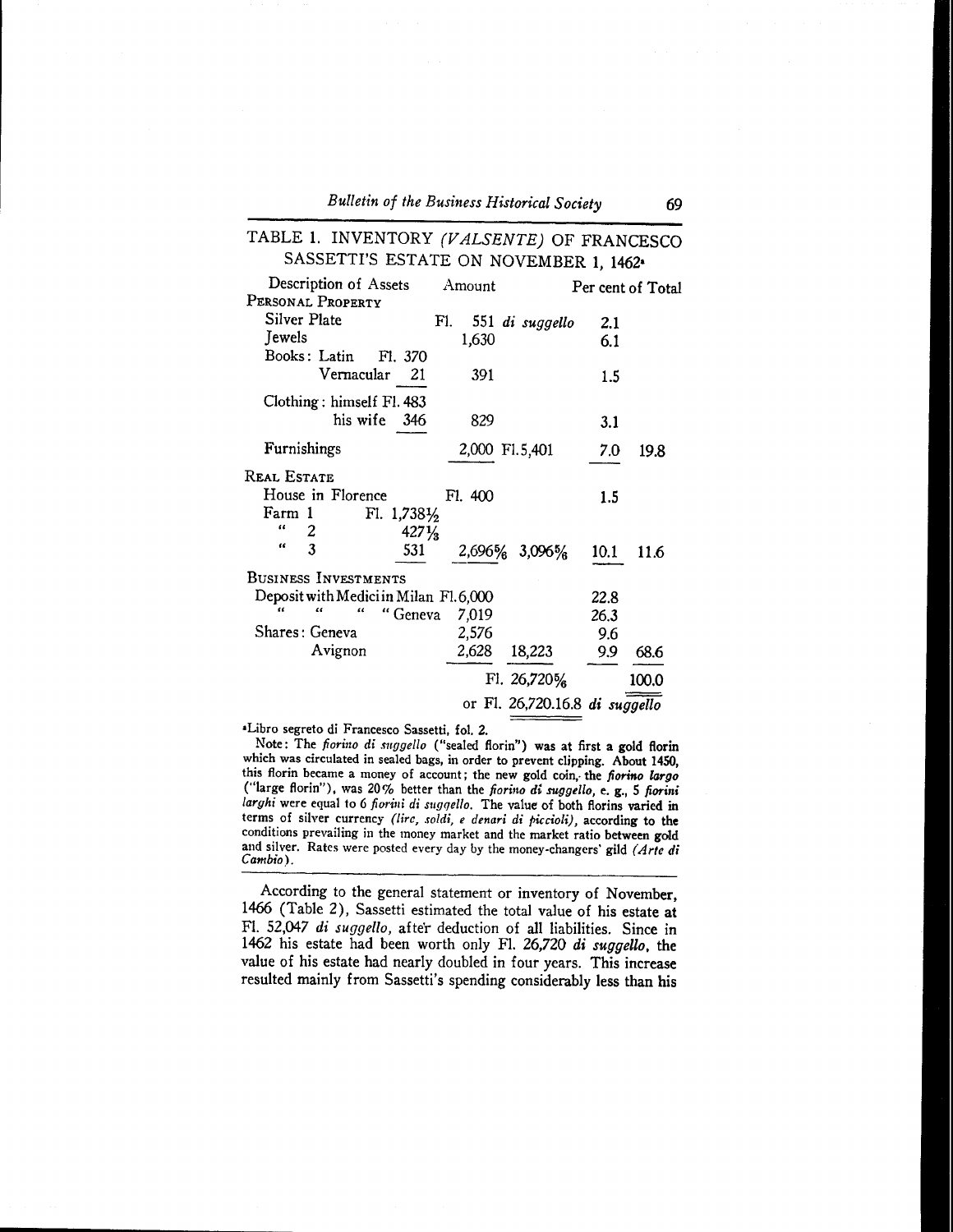## TABLE 2. BALANCE (STRATTO) AS OF NOVEMBER 17, 1466

| 70                                              |                            | <b>Bulletin of the Business Historical Society</b>                                                                                                                                                                                                                                                                                                                                                                                                                                                                                                                                                                                                                                              |                            |             |                   |
|-------------------------------------------------|----------------------------|-------------------------------------------------------------------------------------------------------------------------------------------------------------------------------------------------------------------------------------------------------------------------------------------------------------------------------------------------------------------------------------------------------------------------------------------------------------------------------------------------------------------------------------------------------------------------------------------------------------------------------------------------------------------------------------------------|----------------------------|-------------|-------------------|
|                                                 |                            | TABLE 2. BALANCE (STRATTO) AS OF<br>NOVEMBER 17, 1466 <sup>*</sup>                                                                                                                                                                                                                                                                                                                                                                                                                                                                                                                                                                                                                              |                            |             |                   |
| PERSONAL PROPERTY                               | Description of Assets      | Amount                                                                                                                                                                                                                                                                                                                                                                                                                                                                                                                                                                                                                                                                                          |                            |             | Per cent of Total |
| Silver Plate<br>Jewels                          |                            | Fl. 1,000 di suggello<br>1,500                                                                                                                                                                                                                                                                                                                                                                                                                                                                                                                                                                                                                                                                  |                            | 1.5         |                   |
| Books in Latin                                  | & Vernacular               |                                                                                                                                                                                                                                                                                                                                                                                                                                                                                                                                                                                                                                                                                                 |                            | 2.3         |                   |
| Clothing<br>Furnishings                         |                            | 500<br>500                                                                                                                                                                                                                                                                                                                                                                                                                                                                                                                                                                                                                                                                                      |                            | 0.8<br>0.8  |                   |
| Cash on Hand                                    |                            | 3,500<br>1,400                                                                                                                                                                                                                                                                                                                                                                                                                                                                                                                                                                                                                                                                                  | FI. 8,400                  | 5.4<br>2.2  | 13.0              |
| <b>REAL ESTATE</b><br>In Florence               |                            | Fl. 3,400                                                                                                                                                                                                                                                                                                                                                                                                                                                                                                                                                                                                                                                                                       |                            | 5.3         |                   |
| Outside<br>BUSINESS INVESTMENTS                 |                            | 7,000                                                                                                                                                                                                                                                                                                                                                                                                                                                                                                                                                                                                                                                                                           | 10,400                     | 10.8        | 16.1              |
| Time Deposits<br>Accrued Interest               |                            | Fl. 25,452<br>2,765                                                                                                                                                                                                                                                                                                                                                                                                                                                                                                                                                                                                                                                                             |                            | 39.5<br>4.3 |                   |
| Shares in the capital<br><b>Accrued Profits</b> | of business ventures       | 4,500<br>7,450                                                                                                                                                                                                                                                                                                                                                                                                                                                                                                                                                                                                                                                                                  |                            | 7.0         |                   |
|                                                 | Shares in Galleys (Carati) | 729                                                                                                                                                                                                                                                                                                                                                                                                                                                                                                                                                                                                                                                                                             |                            | 11.5<br>1.1 |                   |
| Corte di Roma<br>Sundry Debtors                 |                            | 279<br>4,6131/2                                                                                                                                                                                                                                                                                                                                                                                                                                                                                                                                                                                                                                                                                 | 45,7881/2                  | 0.4<br>7.1  | 70.9              |
| Deduct: Due to sundry creditors                 |                            |                                                                                                                                                                                                                                                                                                                                                                                                                                                                                                                                                                                                                                                                                                 | Fl. 64,5881/2<br>12,5411/2 |             | 100.0<br>19.4     |
| "Libro segreto di Francesco Sassetti, fol. 71.  |                            |                                                                                                                                                                                                                                                                                                                                                                                                                                                                                                                                                                                                                                                                                                 | Fl. 52,047 disuggello 80.6 |             |                   |
|                                                 |                            | large income, which was derived from his lucrative investments<br>through his connection with the Medici. Only a small part of his<br>savings was devoted to the purchase of farms (poderi) in the<br>vicinity of Florence and to the acquisition of a new palace, into<br>which he moved from a house that he had inherited from his father.<br>The percentage of these investments in real estate tended to increase.<br>Most of Francesco's earnings were re-invested under the form of<br>leposits yielding a fixed return per year. His participation in the<br>apital proper of the Medici partnerships remained practically un-<br>hanged during the period extending from 1462 to 1466. |                            |             |                   |
|                                                 |                            |                                                                                                                                                                                                                                                                                                                                                                                                                                                                                                                                                                                                                                                                                                 |                            |             |                   |
|                                                 |                            |                                                                                                                                                                                                                                                                                                                                                                                                                                                                                                                                                                                                                                                                                                 |                            |             |                   |
|                                                 |                            |                                                                                                                                                                                                                                                                                                                                                                                                                                                                                                                                                                                                                                                                                                 |                            |             |                   |
|                                                 |                            |                                                                                                                                                                                                                                                                                                                                                                                                                                                                                                                                                                                                                                                                                                 |                            |             |                   |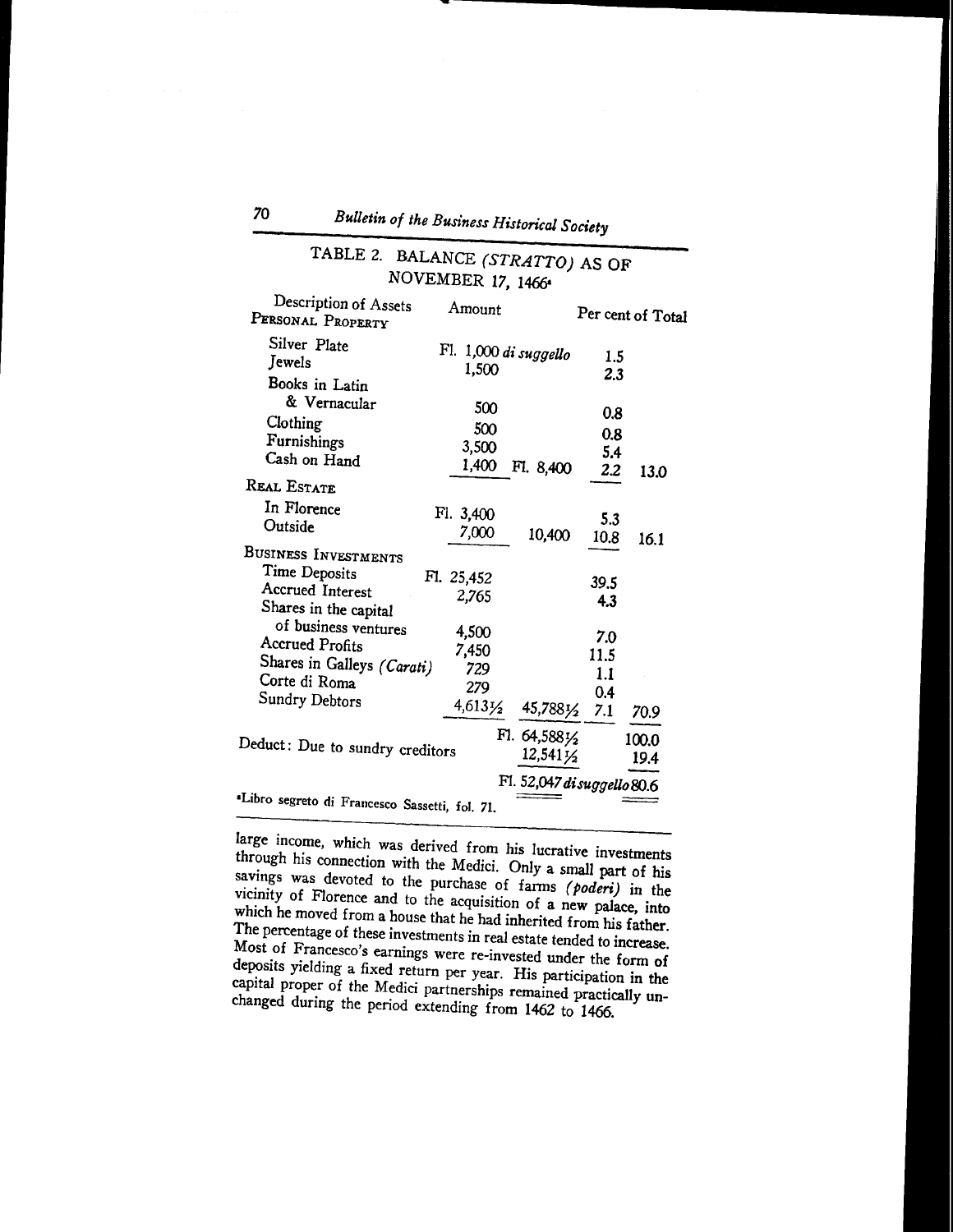Recent studies have emphasized the importance of these deposits made by partners and outsiders fuori del corpo or above and beyond the capital of medieval trading and banking companies. Francesco Sassetti's private account book sheds additional light on the prevalence of this practice. In the Medici enterprises the capital represented only a small part of the total investment. Two examples will make this point clear.

In 1462 Sassetti had money invested in the Geneva branch, both in the form of a share in the capital and in that of a time deposit. His share in the capital was only 2,300 écus ( $\nabla$ ), or onefourth of the aggregate, but the balance of his deposit account was more than twice that figure or, to be exact,  $\nabla 6,239$  5s. 4d. This balance grew to  $\nabla$ 12,512 in 1466, chiefly because earnings were plowed back into the business. When the capital was reduced from,  $\nabla$ 9,200 to  $\nabla$ 6,000, on March 25, 1466, Sassetti's share shrank from  $\nabla^2$ , 300 to  $\nabla^1$ , 500. The difference of  $\nabla^2$ 800 was significantly added to the credit balance of his deposit account. Bulletin of the Business Historical Society 71<br>Recent studies have emphasized the importance of these deposits<br>beyond the capital of medievist radio can alone and busine companies.<br>Francesco Sassetti's private account boo Building of the Ownstein Fluoristic Screen in the by-line state of the by-line state of the by-line state of the by-line state of the by-line state of the by-line state of the by-line state of the by-line state of the by-

The other example occurs in the Milanese branch. Francesco Sassetti did not have any share in the capital of this branch. Fl. 5,000 larghi of his money were nevertheless invested in the business fuori del corpo, or beyond the capital.

The words fuori del corpo and sopracorpo, so common in the fourteenth century, do not appear in Sassetti's accounts. Instead, the usual formula is that such and such a branch "holds money on deposit and at its discretion" (tengonli in deposito et a loro discretione). Sometimes it is added that the deposit is valid only for a specified period, for example, one year or six months. In one instance a deposit was repayable "at my pleasure at any time between six months and one year."

The word "discretion," as used above, evidently implied that during a given period of time the borrower was free to use as he saw fit the funds placed on deposit. Such deposits, it is obvious, were not payable on demand or freely transferable; they are comparable to the modern time deposits. The owners of the money thus deposited with mercantile companies werelegally in a position similar to that of modern bondholders, whereas the partners or owners of shares in the capital can be compared to modern stockholders, but with unlimited, instead of limited, liability.<sup>4</sup><br>According to Sassetti's account book, the interest received by de-

the contract of the contract of the

<sup>4</sup>For these comparisons, for the tables, and for numerous ideas in the succeeding pages, 1 am indebted to my husband, Raymond de Roover, assistant professor of economics at Wells College, who refuses to have his name ap-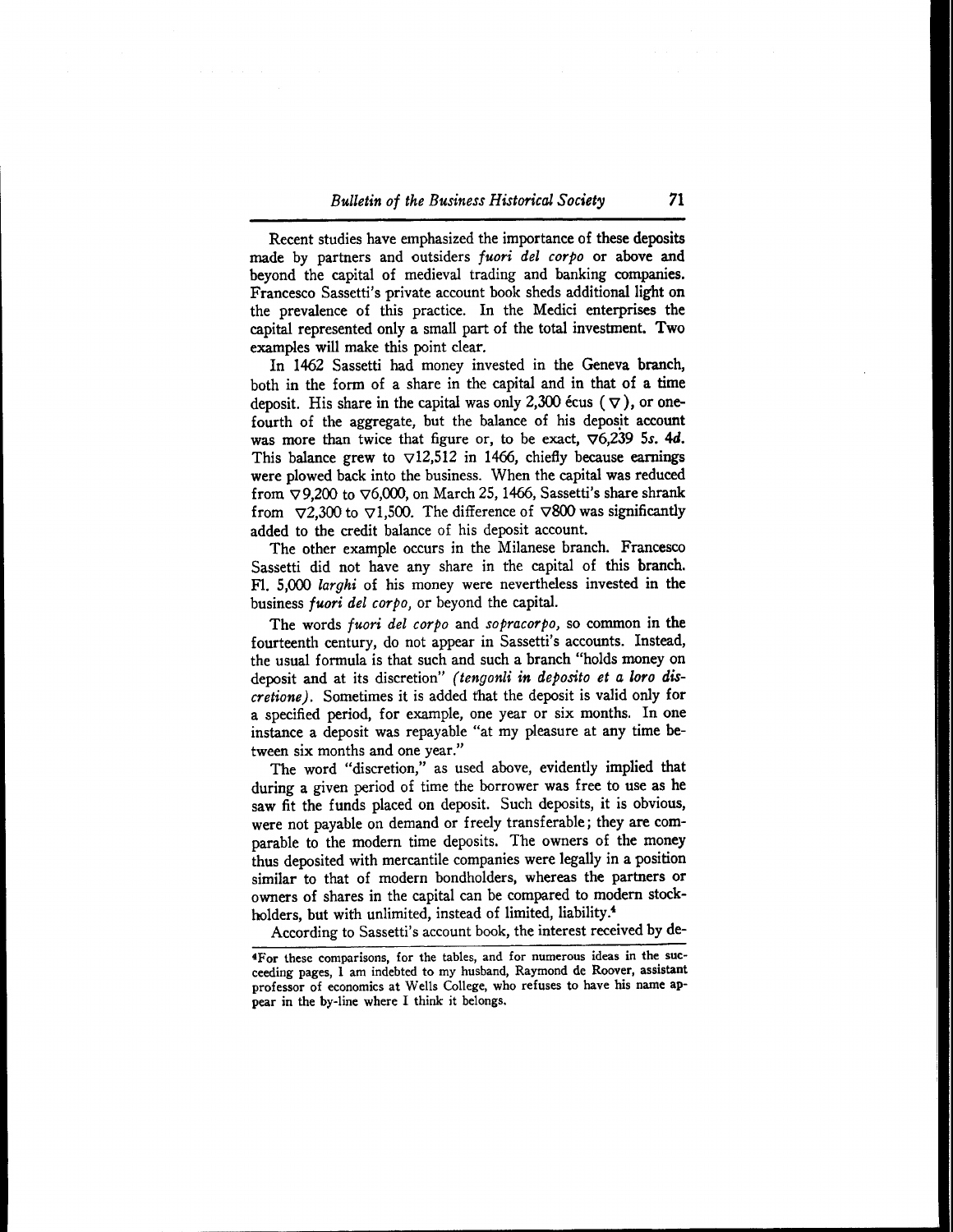<sup>2</sup><br>32<br>Bulletin of the Business Historical Society 72 Bulletin of the Business Historical Society

| ्<br>पुरुष<br>P<br>72<br>Bulletin of the Business Historical Society<br>positors varied between 8 and 10 per cent. In good years the profits<br>reaped by the partners on their shares in the capital greatly exceeded<br>these rates, but they were apt to drop sharply if times were bad.<br>Table 3 gives the profit figures of the Avignon branch for the<br>period from 1461 to 1472, covered by Sassetti's account book. The<br>capital of this branch amounted to Fl. 20,000 pitetti, divided as<br>follows: the Medici, Fl. 10,000; Sassetti and the local manager,<br>Giovanni Zampini, each Fl. 5,000. As the reader will note, the<br>profits varied between 37.5 per cent and 15.4 per cent of the capital.<br>In December, 1468, the Medici withdrew, with the result that the<br>capital of the partnership dropped from Fl. 20,000 to Fl. 10,000<br>pitetti. It appears from Sassetti's records that profits were de-<br>TABLE 3.<br>PROFITS OF THE MEDICI BRANCH IN<br>AVIGNON ACCORDING TO SASSETTI'S<br>ACCOUNT BOOK <sup>®</sup><br>Rate<br>Explanation<br>Profits<br>Capital<br>of Profit<br>Fl. pitetti<br>Fl. pitetti<br>March 25, 1461-March 24, 1462<br>3,082.19.8<br>20,000<br>15.4%<br>"<br>"<br>1462<br>16<br>$\epsilon$<br>1463<br>7,045.13. 7<br>20,000<br>35.2<br>"<br>"<br>1463<br>ш<br>$\alpha$<br>1464<br>5,680, 9, 4<br>20,000<br>28.4<br>"<br>66<br>1464<br>"<br>$\alpha$<br>1465<br>5,365.14.0<br>20,000<br>22.8<br>$\epsilon$<br>66<br>1465<br>"<br>66.<br>1466<br>6,680.11.11<br>20,000<br>33.4<br>"<br>46<br>1466<br>66<br>$\ddot{\phantom{0}}$<br>1467<br>6,088.15.9<br>20,000<br>30.5<br>"<br>"<br>1467<br>"<br>"<br>1468<br>7,500.20.6<br>20,000<br>37.5<br>Balance of reserve account on<br>December 10, 1468<br>1,977.22.4<br>Fl. 43,422. 7. 1 pitetti<br>different times<br>42,000. 0. 0<br>reserve for contingencies Fl. 1,422. 7. 1 pitetti<br>1469<br>Fl. 1,012. 0. 0 Fl. 10,000<br>10.1%<br>1,019.10. 3<br>10,000<br>10.2<br>66<br>"<br>1470<br>66<br>" 1471<br>3,184. 4. 1<br>10,000<br>31.8<br>$\mathbf{G}$<br>"<br>1471<br>"<br>" 1472<br>4,118.20. 3<br>10,000<br>41.2<br>F1. 9,334.10. 7<br>Note: In December, 1468, the Medici withdrew entirely as partners in the |  |  |
|----------------------------------------------------------------------------------------------------------------------------------------------------------------------------------------------------------------------------------------------------------------------------------------------------------------------------------------------------------------------------------------------------------------------------------------------------------------------------------------------------------------------------------------------------------------------------------------------------------------------------------------------------------------------------------------------------------------------------------------------------------------------------------------------------------------------------------------------------------------------------------------------------------------------------------------------------------------------------------------------------------------------------------------------------------------------------------------------------------------------------------------------------------------------------------------------------------------------------------------------------------------------------------------------------------------------------------------------------------------------------------------------------------------------------------------------------------------------------------------------------------------------------------------------------------------------------------------------------------------------------------------------------------------------------------------------------------------------------------------------------------------------------------------------------------------------------------------------------------------------------------------------------------------------------------------------------------------------------------------------------------------------------------------------------------------------------------------------------------------------------------------------------------------------------------------------------------------------------|--|--|
|                                                                                                                                                                                                                                                                                                                                                                                                                                                                                                                                                                                                                                                                                                                                                                                                                                                                                                                                                                                                                                                                                                                                                                                                                                                                                                                                                                                                                                                                                                                                                                                                                                                                                                                                                                                                                                                                                                                                                                                                                                                                                                                                                                                                                            |  |  |
| Balance kept undivided as a<br>New Partnership (nuova ragione)<br>December 10, 1468-March 24,                                                                                                                                                                                                                                                                                                                                                                                                                                                                                                                                                                                                                                                                                                                                                                                                                                                                                                                                                                                                                                                                                                                                                                                                                                                                                                                                                                                                                                                                                                                                                                                                                                                                                                                                                                                                                                                                                                                                                                                                                                                                                                                              |  |  |
| Divided by the partners at<br>March 25, 1469-March 24, 1470                                                                                                                                                                                                                                                                                                                                                                                                                                                                                                                                                                                                                                                                                                                                                                                                                                                                                                                                                                                                                                                                                                                                                                                                                                                                                                                                                                                                                                                                                                                                                                                                                                                                                                                                                                                                                                                                                                                                                                                                                                                                                                                                                                |  |  |
|                                                                                                                                                                                                                                                                                                                                                                                                                                                                                                                                                                                                                                                                                                                                                                                                                                                                                                                                                                                                                                                                                                                                                                                                                                                                                                                                                                                                                                                                                                                                                                                                                                                                                                                                                                                                                                                                                                                                                                                                                                                                                                                                                                                                                            |  |  |
| "Libro segreto di Francesco Sassetti, fols. 15, 16, 25, 26.                                                                                                                                                                                                                                                                                                                                                                                                                                                                                                                                                                                                                                                                                                                                                                                                                                                                                                                                                                                                                                                                                                                                                                                                                                                                                                                                                                                                                                                                                                                                                                                                                                                                                                                                                                                                                                                                                                                                                                                                                                                                                                                                                                |  |  |
|                                                                                                                                                                                                                                                                                                                                                                                                                                                                                                                                                                                                                                                                                                                                                                                                                                                                                                                                                                                                                                                                                                                                                                                                                                                                                                                                                                                                                                                                                                                                                                                                                                                                                                                                                                                                                                                                                                                                                                                                                                                                                                                                                                                                                            |  |  |
|                                                                                                                                                                                                                                                                                                                                                                                                                                                                                                                                                                                                                                                                                                                                                                                                                                                                                                                                                                                                                                                                                                                                                                                                                                                                                                                                                                                                                                                                                                                                                                                                                                                                                                                                                                                                                                                                                                                                                                                                                                                                                                                                                                                                                            |  |  |
|                                                                                                                                                                                                                                                                                                                                                                                                                                                                                                                                                                                                                                                                                                                                                                                                                                                                                                                                                                                                                                                                                                                                                                                                                                                                                                                                                                                                                                                                                                                                                                                                                                                                                                                                                                                                                                                                                                                                                                                                                                                                                                                                                                                                                            |  |  |
|                                                                                                                                                                                                                                                                                                                                                                                                                                                                                                                                                                                                                                                                                                                                                                                                                                                                                                                                                                                                                                                                                                                                                                                                                                                                                                                                                                                                                                                                                                                                                                                                                                                                                                                                                                                                                                                                                                                                                                                                                                                                                                                                                                                                                            |  |  |
|                                                                                                                                                                                                                                                                                                                                                                                                                                                                                                                                                                                                                                                                                                                                                                                                                                                                                                                                                                                                                                                                                                                                                                                                                                                                                                                                                                                                                                                                                                                                                                                                                                                                                                                                                                                                                                                                                                                                                                                                                                                                                                                                                                                                                            |  |  |
|                                                                                                                                                                                                                                                                                                                                                                                                                                                                                                                                                                                                                                                                                                                                                                                                                                                                                                                                                                                                                                                                                                                                                                                                                                                                                                                                                                                                                                                                                                                                                                                                                                                                                                                                                                                                                                                                                                                                                                                                                                                                                                                                                                                                                            |  |  |
|                                                                                                                                                                                                                                                                                                                                                                                                                                                                                                                                                                                                                                                                                                                                                                                                                                                                                                                                                                                                                                                                                                                                                                                                                                                                                                                                                                                                                                                                                                                                                                                                                                                                                                                                                                                                                                                                                                                                                                                                                                                                                                                                                                                                                            |  |  |
|                                                                                                                                                                                                                                                                                                                                                                                                                                                                                                                                                                                                                                                                                                                                                                                                                                                                                                                                                                                                                                                                                                                                                                                                                                                                                                                                                                                                                                                                                                                                                                                                                                                                                                                                                                                                                                                                                                                                                                                                                                                                                                                                                                                                                            |  |  |
|                                                                                                                                                                                                                                                                                                                                                                                                                                                                                                                                                                                                                                                                                                                                                                                                                                                                                                                                                                                                                                                                                                                                                                                                                                                                                                                                                                                                                                                                                                                                                                                                                                                                                                                                                                                                                                                                                                                                                                                                                                                                                                                                                                                                                            |  |  |
|                                                                                                                                                                                                                                                                                                                                                                                                                                                                                                                                                                                                                                                                                                                                                                                                                                                                                                                                                                                                                                                                                                                                                                                                                                                                                                                                                                                                                                                                                                                                                                                                                                                                                                                                                                                                                                                                                                                                                                                                                                                                                                                                                                                                                            |  |  |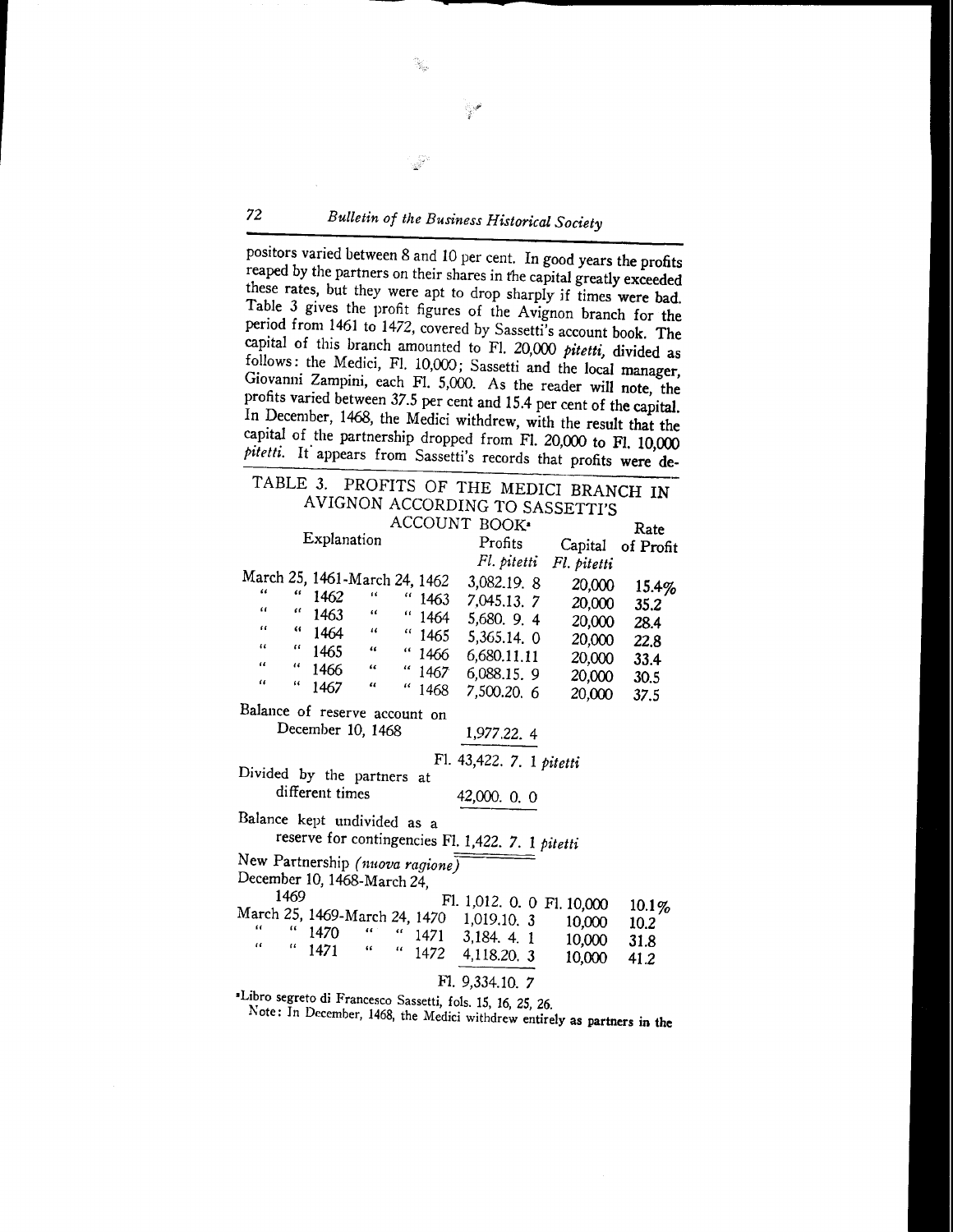| $\mathcal{L}^{\mathcal{L}}$ and $\mathcal{L}^{\mathcal{L}}$ are the set of the set of $\mathcal{L}^{\mathcal{L}}$ |                                                                                     |
|-------------------------------------------------------------------------------------------------------------------|-------------------------------------------------------------------------------------|
|                                                                                                                   | $\mathcal{L}^{\text{max}}_{\text{max}}$ and $\mathcal{L}^{\text{max}}_{\text{max}}$ |
|                                                                                                                   |                                                                                     |
|                                                                                                                   |                                                                                     |
|                                                                                                                   | Bulletin of the Business Historical Society<br>73                                   |
| Transferred from the above re-<br>serve for contingencies                                                         | 1,968. 9. 9                                                                         |
| Divided by the partners                                                                                           | Fl. 11,302.20. 4<br>4,000. 0. 0                                                     |
| Avignon branch. The <i>fiorini pitetti</i> were divided into 24, not the usual 20                                 | Fl. 7,302.20. 4 pitetti                                                             |
| soldi of 12 denari each.                                                                                          |                                                                                     |
| termined each vear but usually remained undivided to                                                              |                                                                                     |

termined each year but usually remained undivided for some time.<br>Even when a division took place, a small balance was usually left<br>undivided as a reserve fore had debts and unforeseen contingencies.<br>Sassetti's secret acco combined. The situation is in no way different from that of a modern corporation having a small capital (in the accounting sense) and a large bonded debt. Such a financial structure would As Table 4 indicates, the profils of the Geneva branch were<br>externely high and fluctuated between a minimum of 71 per cent<br>and a maximum of 107 per cent, After the branch had been moved<br>of a per cent of 107 per cent. The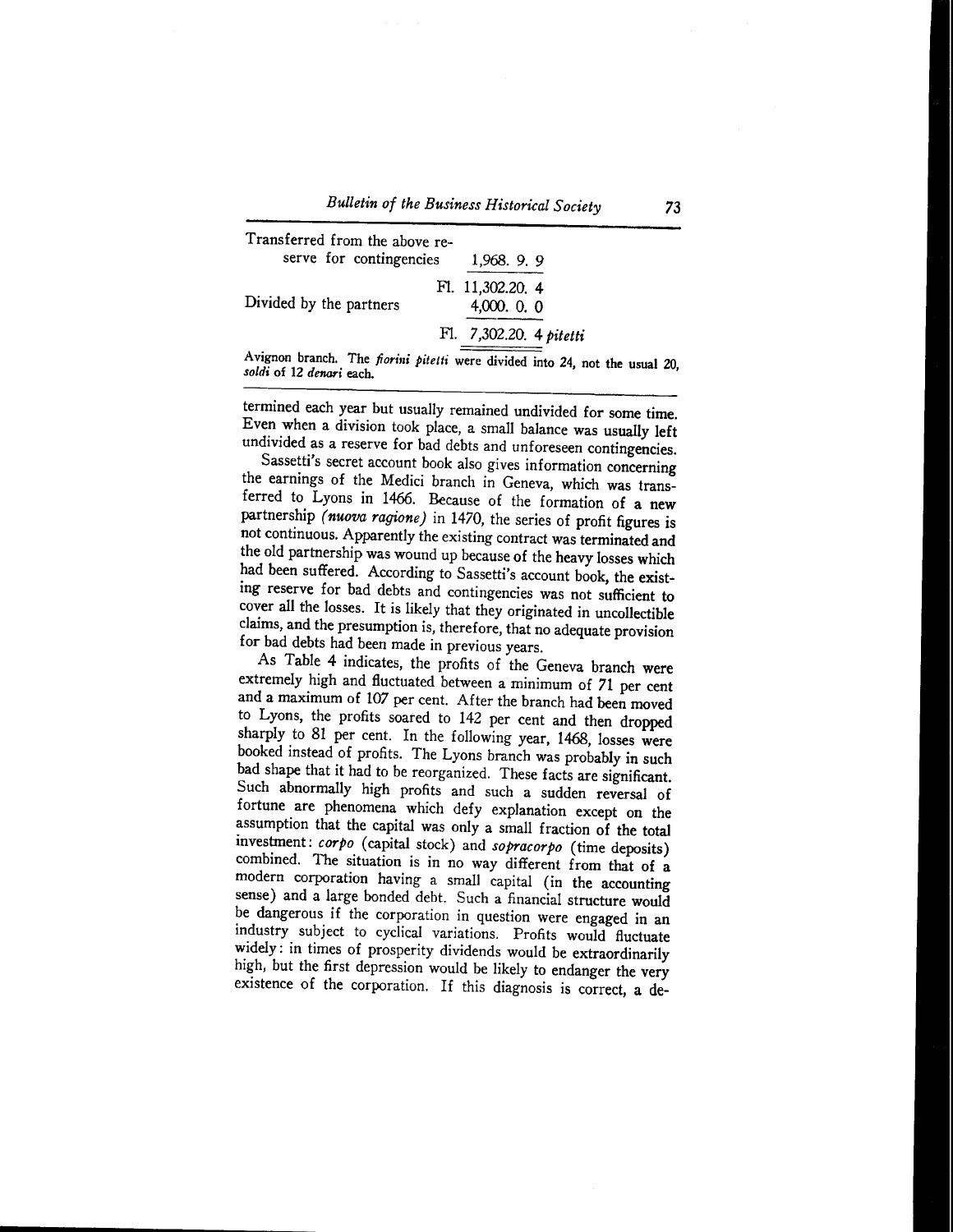Fective financial structure was the main weakness of the Medici enterprises and explains to a large extent the rise and fall of the moverful Florentine banking house. enterprises and explains to a large extent the rise and fall of the powerful Florentine banking house.

| TABLE 4. PROFITS OF THE GENEVA AND LYONS                           |                               |         |         |
|--------------------------------------------------------------------|-------------------------------|---------|---------|
| BRANCHES OF THE MEDICI BANK ACCORDING                              |                               |         |         |
| TO SASSETTI'S ACCOUNT BOOK*                                        |                               |         |         |
|                                                                    |                               |         | Rate of |
| Explanation                                                        | Profits                       | Capital | Profit  |
| Geneva Branch                                                      | Ecus                          | Ecus    |         |
| March 25, 1461-March 24, 1462                                      | 8,423. 4. 6                   | 9,200   | 91.5%   |
| $\epsilon$<br>$\epsilon$<br>1462<br>66.<br>"<br>1463<br>$\epsilon$ | 9,435.13.2                    | 9,200   | 102.0   |
| 66<br>1463<br>$\alpha$<br>ц<br>1464<br>"<br>$\epsilon$             | 9,876.18.9                    | 9,200   | 107.0   |
| 1464<br>$\mathcal{U}_{\mathbb{C}}$<br>46<br>1465<br>t t<br>"       | 9,703.14.0                    | 9,200   | 105.0   |
| $\boldsymbol{\epsilon}$<br>1465<br>"<br>1466                       | 6,565. 3. 8                   | 9,200   | 71.0    |
| Reserve transferred to profits                                     | 826.15.11                     |         |         |
| Total                                                              | 44,831.10. 0                  |         |         |
| Divided<br>among partners<br>at                                    |                               |         |         |
| various times                                                      | 40,000. 0. 0                  |         |         |
| Balance kept undivided as a                                        |                               |         |         |
| reserve for contingencies                                          | 4,831.10.0                    |         |         |
|                                                                    |                               |         |         |
| Profits after transfer of branch to Lyons:                         |                               |         |         |
| March 25, 1466-March 24, 1467                                      | 8,493.17.6                    | 6,000   | 142.0%  |
| "<br>1467<br>66<br>" 1568                                          | 4,855.17.5                    |         | 81.0    |
| Remainder of above reserve for                                     |                               |         |         |
| contingencies                                                      | 719. 8. 6                     |         |         |
| Total                                                              | 14,069. 3. 5                  |         |         |
| Division of profits                                                | 8,493.17.6                    |         |         |
| Reserve for contingencies                                          | 5,575. 5.11                   |         |         |
| Losses on December 1, 1468                                         | 3,442. 9. 1                   |         |         |
|                                                                    |                               |         |         |
| Transferred to new partnership                                     |                               |         |         |
| as a reserve for contingencies                                     | 2,132.16.10                   |         |         |
| Lyons Branch, new partnership (nuova ragione)                      |                               |         |         |
| March 25, 1470-March 24, 1471                                      | 6,085. 4. 6 Capital not given |         |         |
| Additional earnings according to                                   |                               |         |         |
| statement rendered by<br>a                                         |                               |         |         |
| Lionetto Rossi                                                     | 1,114.15.6                    |         |         |
|                                                                    |                               |         |         |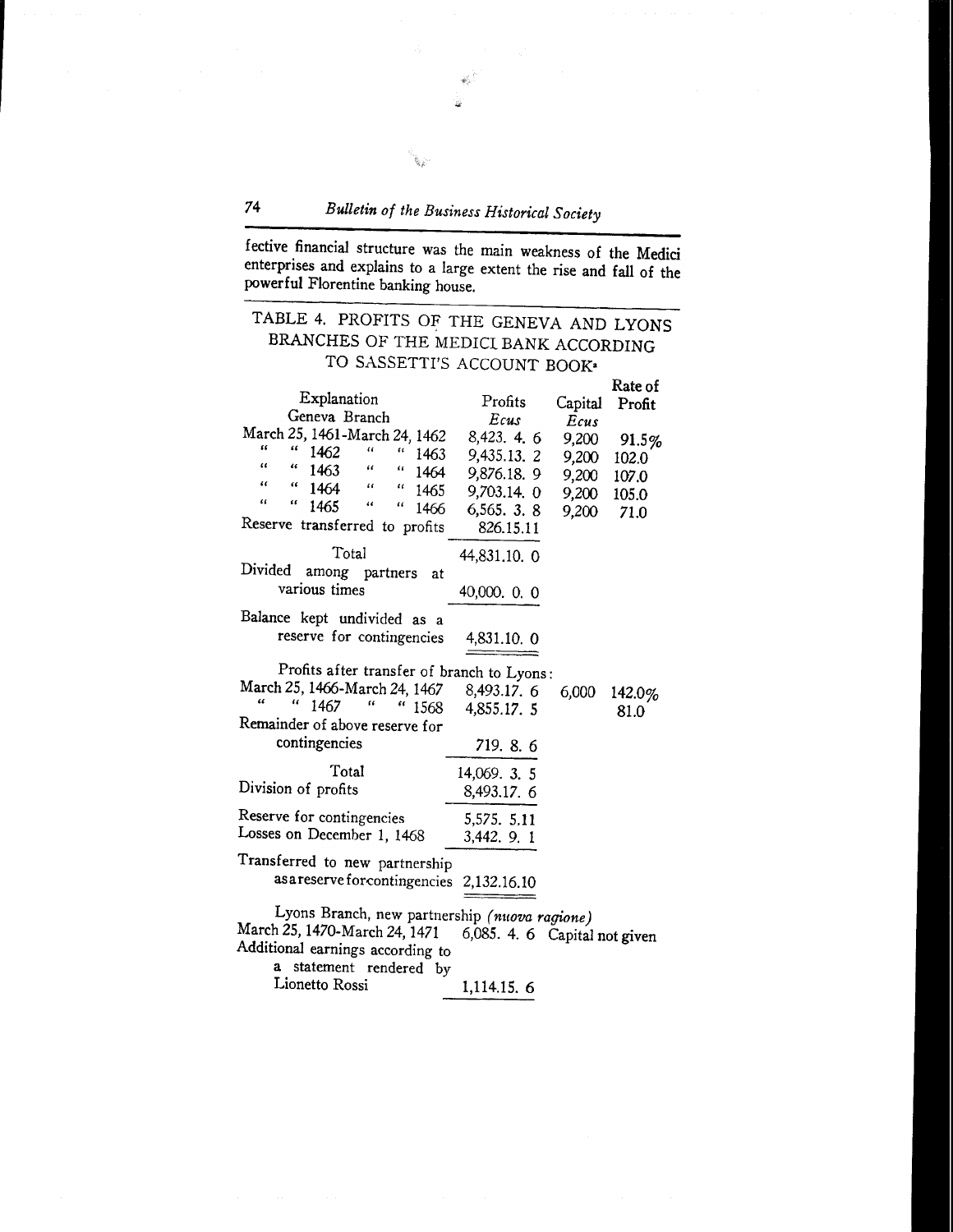|                                                                                                    | $\mathcal{O}(\mathcal{O}(1000) \times 10^{100} \, \mathrm{Gyr})$ . The second contract of the second second |    |
|----------------------------------------------------------------------------------------------------|-------------------------------------------------------------------------------------------------------------|----|
|                                                                                                    |                                                                                                             |    |
|                                                                                                    |                                                                                                             |    |
|                                                                                                    |                                                                                                             |    |
|                                                                                                    |                                                                                                             |    |
|                                                                                                    |                                                                                                             |    |
|                                                                                                    | Bulletin of the Business Historical Society                                                                 | 75 |
|                                                                                                    | 7,200. 0. 0                                                                                                 |    |
| March 25, 1471-March 24, 1472<br>Total                                                             | 5,400. 0. 0                                                                                                 |    |
| Division of profits                                                                                | 12,600. 0. 0<br>1,200. 0. 0                                                                                 |    |
| Undivided profits                                                                                  | 11,400. 0. 0                                                                                                |    |
| *Libro segreto, fols. 17, 18, 24, 33.<br>Note: The écus are the vieux écus of 64 to the gold mark. |                                                                                                             |    |

The data contained in Sassetti's account book are not less<br>illuminating from the piot of view of economic history than from<br>the piot of view of economic bistory than from<br>misleading as a measure of the productivity of cap

at ite door of Lorenzo the Magnificent. Most historians have followed Machiavelli, who wrote in his *History of Florence* that the nobustness man.<sup>5</sup> While there is undoubtedly some truth in this statement, it overlooks ma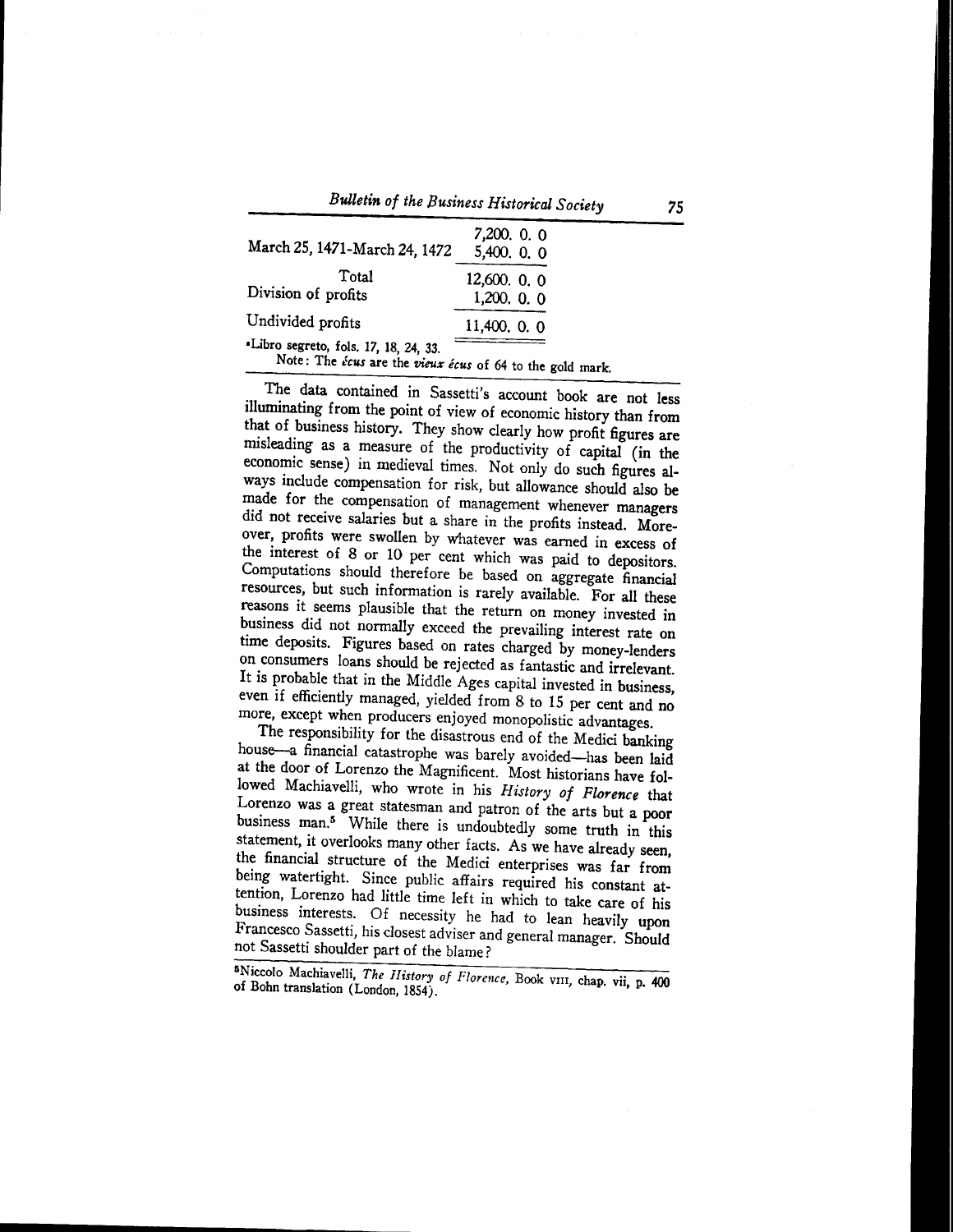In his will, written in 1488 when he went to Lyons to save what<br>could be saved. Sassetti disclarins all responsibility but charger,<br>Lionetto de' Rossi, was the source of all the trouble. This explana-<br>Lionetto de' Rossi, w left and he spent years and years in collecting, with only partial<br>success, the frozen credits which had been granted to the House of<br>Burgundy.<sup>7</sup><br>There can be no doubt that, since he was a partner in the Lyons<br>establishme As early as 1469, the London branch came to grief because of<br>exersive loans to Edward IV during the War of the Roses. Wit<br>regard to the Bruges branch, Sassetti constantly favored Tormans<br>regard to the Bruges branch, Saset and to limit in some such that in some such that the pull out<br>and to limit his losses, but Portinari soon found himself in<br>desperate straits. He was deprived of the preside which was<br>still attached to the name of Medici.

There can be no doubt that, since he was a partner in the Lyons for the disastrous end of that branch than for the failures of the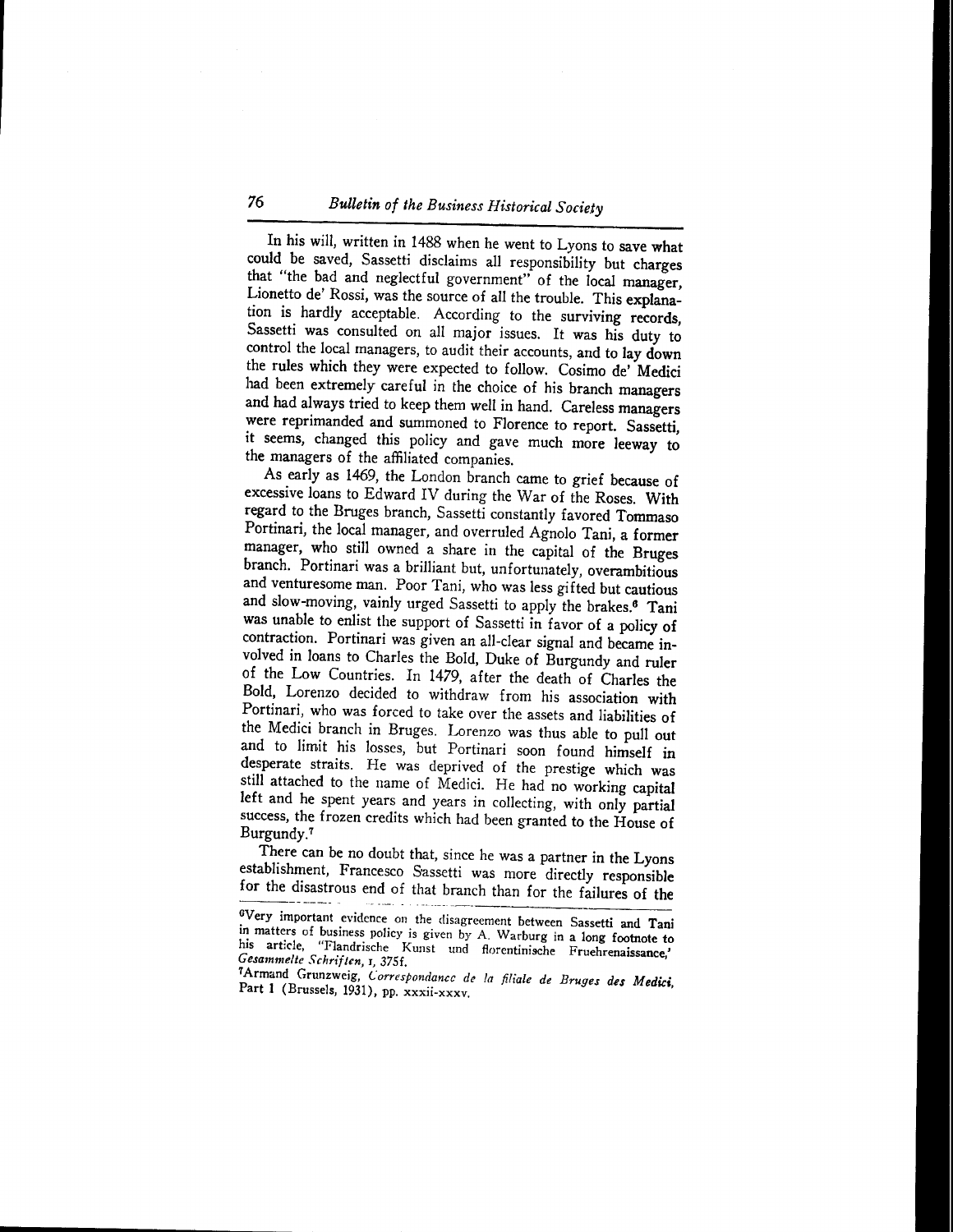branches in London and Bruges. The mismanagement of Lionetto de' Rossi, the local manager, does not exonerate Sassetti from all responsibility. Exactly why the Lyons branch went on the rocks is not clear from the surviving records. The main cause of the trouble was probably that doubtful credits were allowed to stand on the books instead of being written off. Probably no adequate reserve was set up to cover losses arising from bad debts, so that the profits declared in the balance sheet were fictitious and the critical condition of the branch remained concealed for a number of years. Perhaps the system was bad. The question may be raised whether the Medici should not have used traveling auditors or examiners. This method of control was later adopted by the Welsers of Augsburg. Lucas Rem, the author of an interesting autobiography, was one of those auditors who traveled from one branch to another in order to examine the books.

Sassetti's private account book is kept with great accuracy at first, but with less care in later years. Accounts no longer balance, and references to <sup>a</sup> book kept in the countinghouse by <sup>a</sup> clerk named Luigi Guidotti become more frequent. This laxity suggests a dan gerous tendency. In the course of years, Sassetti probably devoted less and less time to business and more and more time to the en- joyment of the amenities of life. He entertained lavishly in his palace in Florence and in his country house at Montughi. The inventory (valsente) of 1462 discloses that he was a bibliophile and possessed a fine collection of manuscripts, in both Latin and the vernacular. Sassetti had a funeral chapel built for himself and his family in the Church of Santa Trinità. The chapel is embellished with a fresco by Domenico Ghirlandaio in honor of St. Francis, Francesco Sassetti's patron saint. In the foreground are the portraits of Sassetti and his youngest son standing beside Lorenzo the Magnificent. Sassetti's three older sons and the figures of Angelo Poliziano, the humanist, Luigi Pulci, the poet, and<br>Matteo Franco, the pamphleteer, are shown in other groups.<sup>8</sup><br>Probably Sassetti enjoyed the company of these learned men to<br>the neglect of other duties. Intoxic Bulletin of the Business Historical Society 77<br>
branchs: In London and Bruges. The minimar<br>ageneemt of Londthert Ross, the boxin in the column responsibility. Exactly why the Lyons branch went on the rock<br>is not clear fro This frame of mind reveals itself in a sentence of his will where<br>he expresses his belief in the whims of fortune and the providence

<sup>&</sup>lt;sup>8</sup>Another portrait of Francesco Sassetti by Ghirlandaio is in the Jules S.<br>Bache Collection, given to the people of the State of New York in 1937 and<br>now on exhibition at the Metropolitan Museum. This painting shows Fran-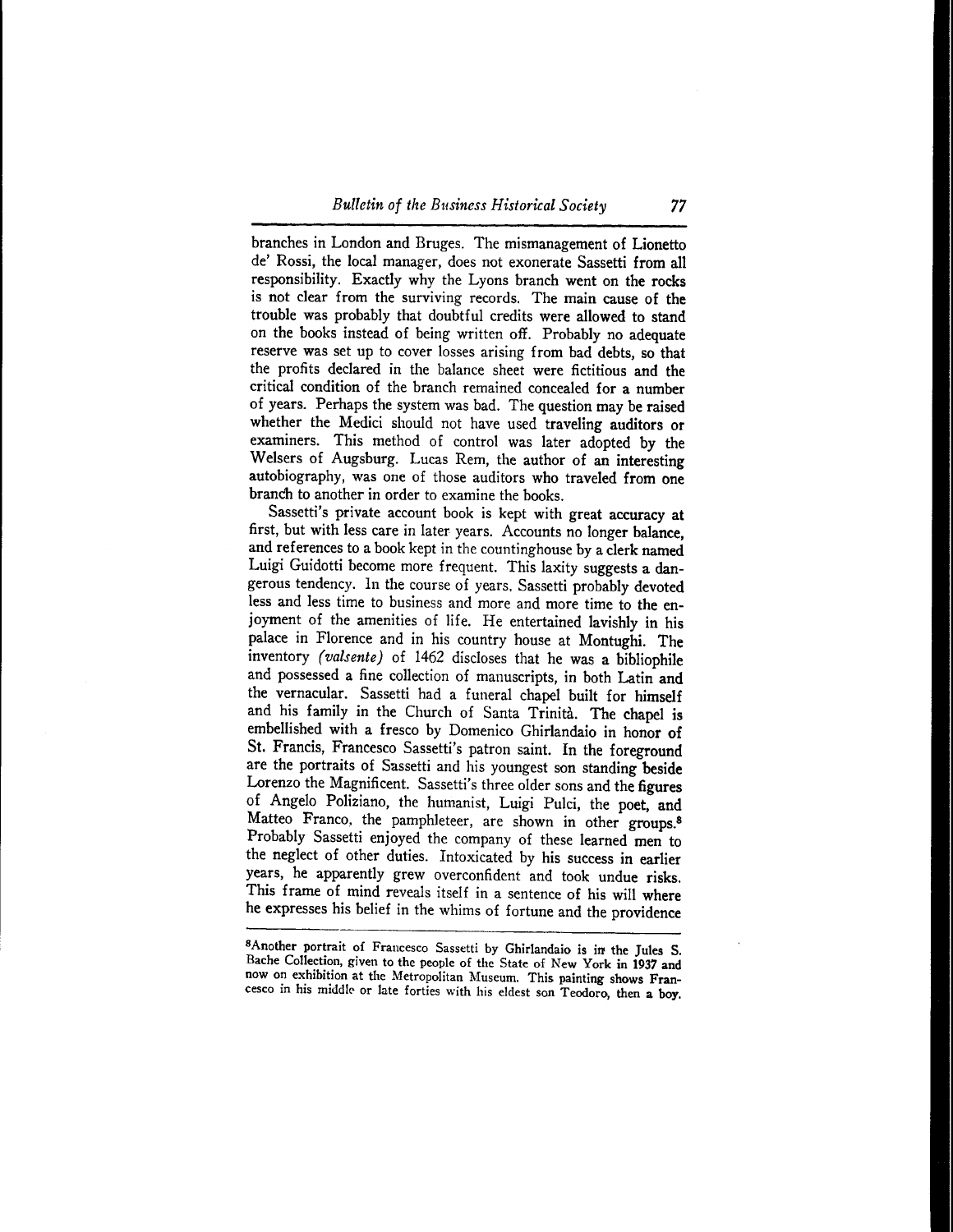of God without any reference to the power of reason or the counsels of prudence. This was not the attitude of Leon Battista degli Alberti, another member of the Medicean circle, who, in his treatise "Della Economia," extolled thrift, condemned extravagance, and advocated conservative business policies. A voice crying in the wilderness—his advice, if ever sought, did not prevail among the refined humanists who surrounded Lorenzo the Magnificent!

Another source of difficulty was the fact that business decisions were often influenced by political considerations. This intrusion of politics into business was probably the main cause of the downfall of the London branch, Because of the rapid development of the English woolen industry, the quantity of wool available for export steadily declined in the course of the fifteenth century. Moreover, wool could be exported only by the Merchants of the Staple and by foreigners who had obtained licenses from the government. In order to secure such licenses, the Medici were induced to lend money to Edward IV. The repayment of these advances was made difficult by the opposition of native merchants to the license system and by the recurrent financial embarrassment of an unstable government.

It is probable that the loans to Charles the Bold were made in order to stave off the menace of French intervention in Italian affairs. As long as Louis XI was kept busy in the North, he was less likely to disturb the balance of power in Italy by supporting the claim of the Valois-Orléans to the Duchy of Milan. However, the available evidence suggests rather that Tommaso Portinari, the Bruges manager, because of his ambition to play a conspicuous rôle in international diplomacy, was mainly responsible for luring the Medici into entanglements with Charles the Bold. In any case, there is no doubt that the business decisions of Lorenzo the Magnificent were often dictated by the necessities of his diplomacy. He was not simply <sup>a</sup> merchant, but <sup>a</sup> merchant who was also head of the state,

Finally, the Medici banking house probably got into difficulties because it overexpanded and because economic conditions in gen eral were less favorable during the lifetime of Lorenzo than they had been during the life of Cosimo. As the operating resources of the Medici grew in volume through the accumulation of re invested earnings and additional deposits, it is probable that it became increasingly difficult to find suitable investments for surplus funds at the prevailing rate of interest. It should not be forgotten that the investment opportunities open to the merchant-bankers

**Contract Contract Contract Contract**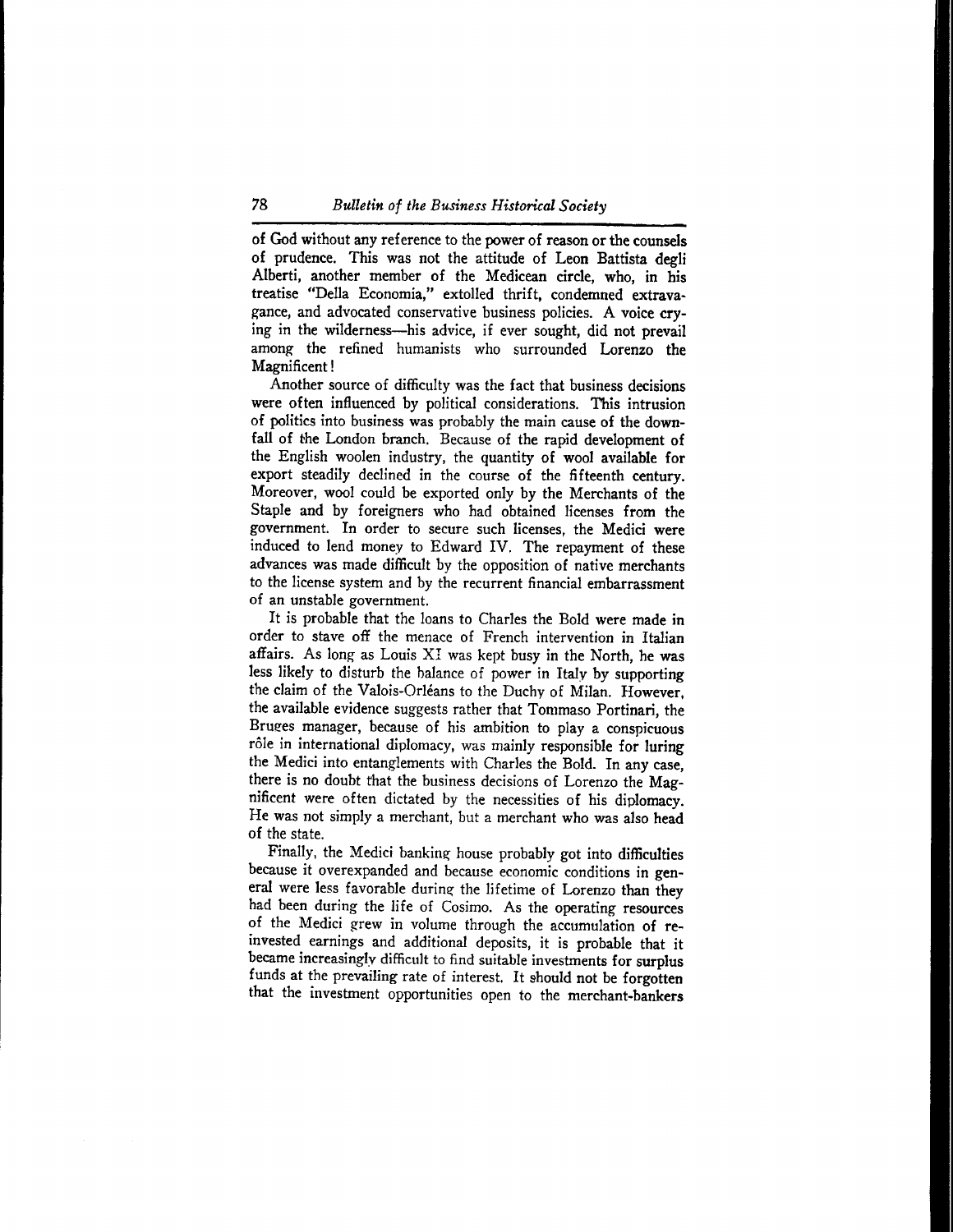**Example 2.** All the primary of the primary Education Chinese the control of the state of the state of the state of the state of the state of the state of the state of the state of the state of the state of the state of t in the Middle Ages were practically limited to foreign trade, either directly by active participation in commercial ventures or indirectly by the purchase of bills of exchange. Local and segonal trade respublied by requir 

most of the Medici branches kept their books in florins or other gold currencies, the sharp drop in gold prices must have had disturbing

<sup>&</sup>lt;sup>9</sup>Earl Hamilton. *Money*, *Prices and Wages in Valencia, Aragon, and Navarre, 1351-1500* (Cambridge, Mass., 1936), pp. 60 (chart 4), 62, 106 (chart 11). Cf. John U. Nef, "Silver Production in Central Europe, 1450-1680,"